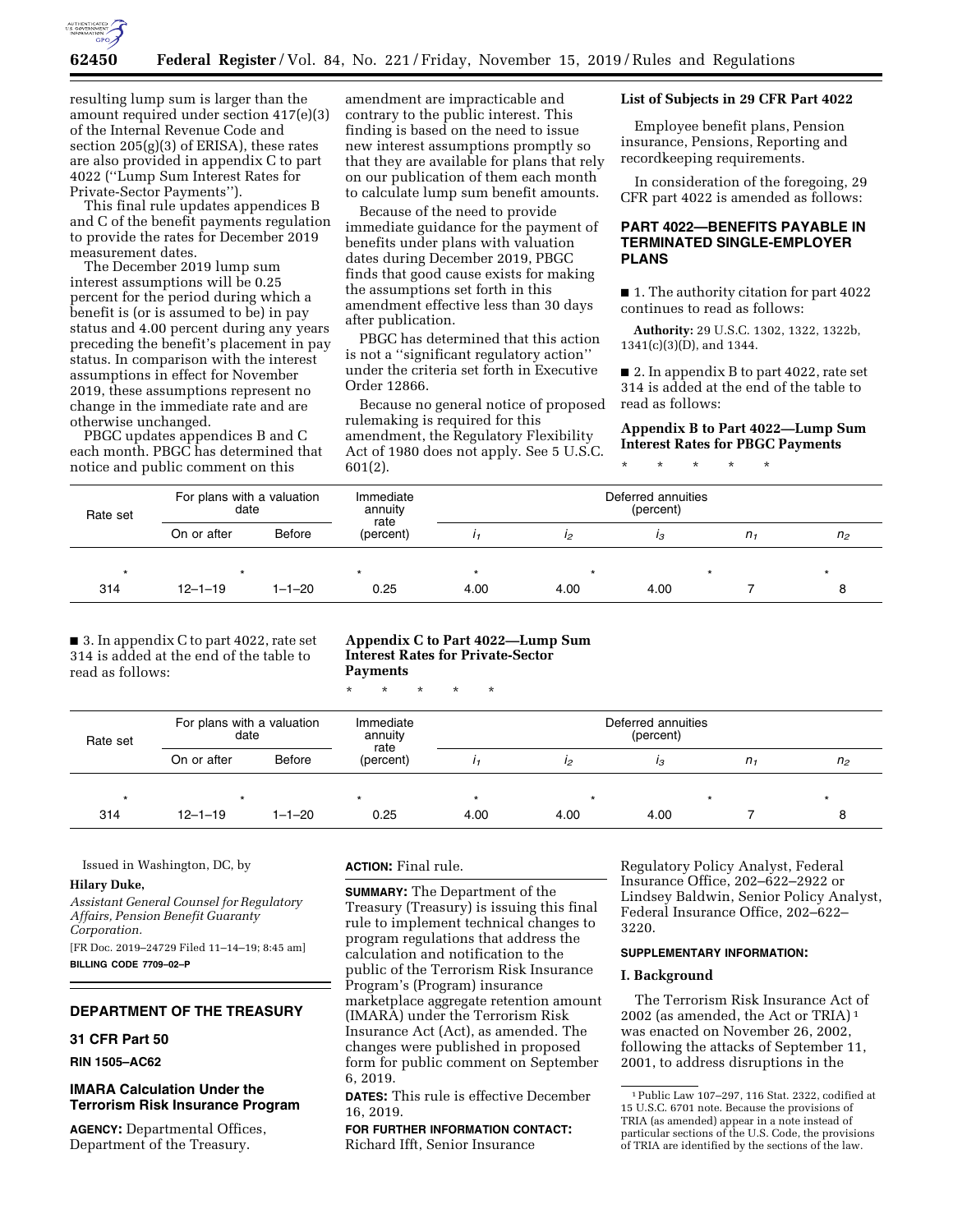market for terrorism risk insurance, to help ensure the continued availability and affordability of commercial property and casualty insurance for terrorism risk, and to allow for the private markets to stabilize and build insurance capacity to absorb any future losses for terrorism events.2 TRIA requires insurers to ''make available'' terrorism risk insurance for commercial property and casualty losses resulting from certified acts of terrorism (insured losses), and provides for shared public and private compensation for such insured losses. The Program has been reauthorized three times, most recently by the Terrorism Risk Insurance Program Reauthorization Act of 2015 (2015 Reauthorization Act).3

The Secretary of the Treasury (Secretary) administers the Program. The Federal Insurance Office (FIO) assists the Secretary in administering the Program.4 To assist insurers, policyholders, and other interested parties in complying with the applicable requirements of the Act, Treasury has issued regulations implementing the Program. In some instances, Treasury has also issued interim guidance to be relied upon by insurers until superseded by any regulations.5 Most recently, Treasury issued regulations implementing the changes to the Program required under the 2015 Reauthorization Act.6

The Act established an industry marketplace aggregate retention amount (IMARA) as a threshold figure to determine whether any Treasury payments under the Program are subject to mandatory recoupment. Under the Act, if total annual payments by participating insurers are below the IMARA, Treasury must recoup all amounts expended by it up to the IMARA threshold (mandatory recoupment). If total annual payments by participating insurers are above the IMARA, Treasury has the discretion to recoup all expended amounts above the

5Treasury summarized the history of prior rulemakings in connection with the Program in a 2016 proposed rulemaking proposing rule changes to implement the 2015 Reauthorization Act. See 81 FR 18950 (April 1, 2016) (2016 NPRM).

6See 81 FR 88592 (December 7, 2016) (Certification Interim Final Rule); 81 FR 93756 (December 21, 2016) (Program Final Rules Except Certification).

IMARA threshold (discretionary recoupment).7

The 2015 Reauthorization Act provided for a schedule of defined IMARA values from calendar year 2015 through calendar year 2019. The 2015 Reauthorization Act also provided that for calendar year 2020 and future years the IMARA ''shall be revised to be the amount equal to the annual average of the sum of insurer deductibles for all insurers participating in the Program for the prior 3 calendar years,'' as such sum is determined pursuant to a rule issued by the Secretary.8 The rule change adopted in this notice solely addresses the manner in which Treasury calculates the IMARA and the timing of public notification of the IMARA calculation.

### **II. The Proposed Rule**

The proposed rule on which this final rule is based was published in the **Federal Register** at 84 FR 46907 on September 6, 2019. The proposed rule would make a technical correction to 31 CFR  $50.4(m)(2)(i)$ , originally implemented in 2016, to clarify that the IMARA calculation is based upon direct earned premium reported to Treasury by insurers in Treasury's annual data call "*in*" the three calendar years prior to the calendar year in question, instead of "*for*" the three calendar years prior to the calendar year in question. For example, this would result in a proper calculation of the 2020 IMARA by referring to the insurer deductibles for the previous three years (2019, 2018, and 2017), which are based on reported data for calendar years 2018, 2017, and 2016.9 In addition, the proposed rule

9The Program rule amended by this final rule was originally proposed in the 2016 NPRM and finalized in the Program Final Rules Except Certification. As explained in the September 2019 notice of proposed rulemaking, although the preamble to the 2016 NPRM correctly explained the methodology for calculating the IMARA in 2020 and beyond, as required by the 2015 Reauthorization Act, the language in the Program rule implemented by the Program Final Rules Except Certification is ambiguous as to how the IMARA should be calculated. Under § 50.4(m)(2)(i) of the Program rules as implemented in 2016, the IMARA calculation is to be based on the ''direct earned premium reported by insurers to Treasury . . . *for* the three calendar years prior to the calendar year in question'' (emphasis added.) This language could be interpreted to mean, for example, that the 2020 IMARA would be calculated using

accelerates the notification date of the IMARA calculation by Treasury, from no later than April 30 of the year in question to no later than December 31 of the prior calendar year. That acceleration will improve administrative efficiency and provide greater certainty to insurers and policyholders.

# **III. Summary of Comments and Final Rule**

Treasury received one comment regarding the proposed changes concerning the IMARA calculation and the date of notification of the IMARA calculation to the public. This comment was in favor of both of the proposed changes.10 Accordingly, Treasury is issuing this final rule based upon the proposed rule without change.

#### **IV. Procedural Requirements**

*Executive Order 12866,* ''*Regulatory Planning and Review.*'' This rule is not a significant regulatory action for purposes of Executive Order 12866, ''Regulatory Planning and Review,'' and thus has not been reviewed by the Office of Management and Budget (OMB).

*Regulatory Flexibility Act.* Under the Regulatory Flexibility Act, 5 U.S.C. 601 *et seq.,* Treasury must consider whether this rule will have a ''significant economic impact on a substantial number of small entities.'' 5 U.S.C. 605(b). In this case, Treasury certifies that this rule will not have a significant economic impact on a substantial number of small entities. The rule provides for a technical change in the manner in which Treasury will calculate a figure relevant to operation of the Program and to better conform it to Congressional requirements. The only other rule change is to provide for earlier notice to insurers of the IMARA calculation than the existing rule. It has no effect on the collection of the data (including data collected from small entities) under the Program rules.

*Paperwork Reduction Act.* The rule does not involve the collection of information and thus has not been submitted to OMB for review under the requirements of the Paperwork Reduction Act, 44 U.S.C. 3507(d). The

10See Comment from Underwriters at Lloyd's, London (Oct. 2, 2019), *available at [https://](https://www.regulations.gov/docket?D=TREAS-TRIP-2019-0014) [www.regulations.gov/docket?D=TREAS-TRIP-2019-](https://www.regulations.gov/docket?D=TREAS-TRIP-2019-0014) [0014.](https://www.regulations.gov/docket?D=TREAS-TRIP-2019-0014)* 

<sup>2</sup>TRIA, sec. 101(b).

<sup>3</sup>See Terrorism Risk Insurance Extension Act of 2005, Public Law 109–144, 119 Stat. 2660; Terrorism Risk Insurance Program Reauthorization Act of 2007, Public Law 110–160, 121 Stat. 1839; Terrorism Risk Insurance Program Reauthorization Act of 2015, Public Law 114–1, 129 Stat. 3.

<sup>4</sup> 31 U.S.C. 313(c)(1)(D).

<sup>7</sup>See TRIA, sec. 103(e)(7); see also 31 CFR part 50 subpart J (Recoupment and Surcharge Procedures).

<sup>8</sup>TRIA, sec. 103(e)(6)(B)(ii) and (e)(6)(C). An insurer's deductible under the Program for any particular year is 20 percent of its direct earned premium subject to the Program during the preceding year. TRIA, sec. 102(7). For example, an insurer's calendar year 2019 Program deductible is 20 percent of its calendar year 2018 direct earned premium.

direct earned premiums in 2019, 2018, and 2017, rather than using the data reported in 2019, 2018, and 2017 for calendar years 2018, 2017, and 2016, as intended. This unintended interpretation would be inconsistent with the methodology specified in the 2015 Reauthorization Act and would result in an incorrect IMARA. See generally 84 FR 46907, 46907–08 (Sept. 6, 2019).